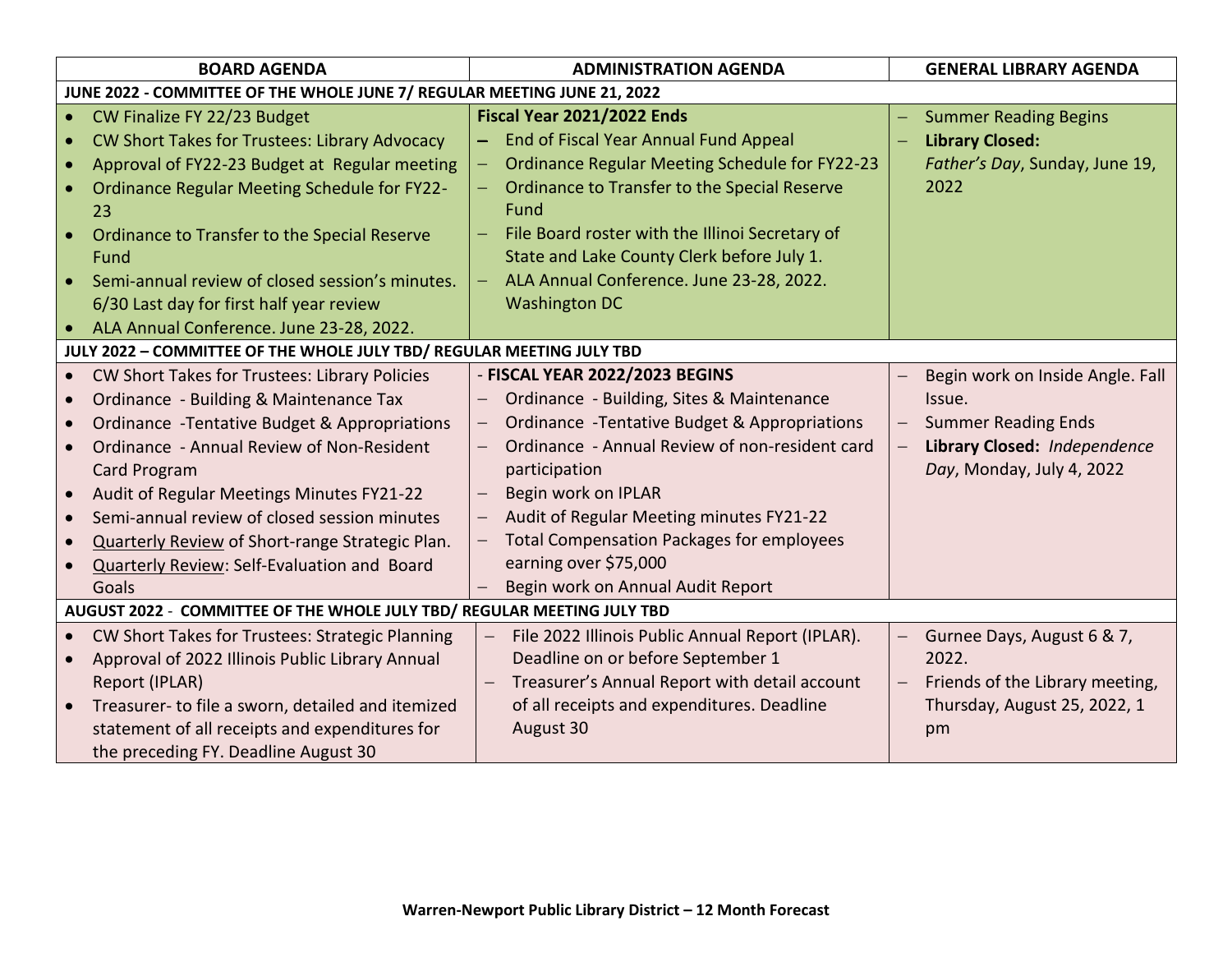| <b>BOARD AGENDA</b>                                                                                                                                                                                                                                                                                                                                                                                                                                 | <b>ADMINISTRATION AGENDA</b>                                                                                                                                                                                                                                                                                                                                                                  | <b>GENERAL LIBRARY AGENDA</b>                                                                                                                                                                            |  |  |  |  |  |  |
|-----------------------------------------------------------------------------------------------------------------------------------------------------------------------------------------------------------------------------------------------------------------------------------------------------------------------------------------------------------------------------------------------------------------------------------------------------|-----------------------------------------------------------------------------------------------------------------------------------------------------------------------------------------------------------------------------------------------------------------------------------------------------------------------------------------------------------------------------------------------|----------------------------------------------------------------------------------------------------------------------------------------------------------------------------------------------------------|--|--|--|--|--|--|
| SEPTEMBER 2022- COMMITTEE OF THE WHOLE TBD/ REGULAR MEETING TBD                                                                                                                                                                                                                                                                                                                                                                                     |                                                                                                                                                                                                                                                                                                                                                                                               |                                                                                                                                                                                                          |  |  |  |  |  |  |
| CW Short Takes for Trustees: Working<br><b>Effectively with Friends</b><br>Public Hearing - Annual Budget and<br>$\bullet$<br>Appropriation starts at 6:45 p.m.<br>Ordinance - Annual Budget & Appropriation<br>Resolution - Proclamation Friends of the<br>Library Week October                                                                                                                                                                    | Public Hearing - Annual Budget and Appropriation<br>Ordinance - Annual Budget & Appropriation<br><b>Resolution - Proclamation FOL Week</b><br>September 30. Last Day to transfer unexpended<br>funds from prior FY to Special Reserve Fund.<br>Consolidated Election April 5, 2023 - First day (TBD)<br>to circulate nomination petition papers for Library<br>Trustee office open positions. | Fall programs begins<br>$\qquad \qquad -$<br>Library Card Sign-Up Month<br>$\overline{\phantom{0}}$<br><b>Banned Books Week</b><br><b>Library Closed:</b><br>Labor Day, Monday, September<br>5, 2022     |  |  |  |  |  |  |
| OCTOBER 2022 - COMMITTEE OF THE WHOLE TBD/ REGULAR MEETING TBD                                                                                                                                                                                                                                                                                                                                                                                      |                                                                                                                                                                                                                                                                                                                                                                                               |                                                                                                                                                                                                          |  |  |  |  |  |  |
| CW Short Takes for Trustees: Evaluating the<br><b>Library Director</b><br>Resolution - Determine Estimate of Funds<br>Needed<br>Complete and present Annual Audit to the<br>$\bullet$<br><b>Board</b><br><b>Quarterly Review of Short-range Strategic</b><br>$\bullet$<br>Plan.<br><b>Quarterly Review: Self-Evaluation and Board</b><br>$\bullet$<br>Goals<br>Work on Per Capita & Equalization Aid grant<br>$\bullet$<br>application requirements | Complete and present Annual Audit to the Board<br>Resolution - Determine Estimate of Funds Needed<br><b>Annual Appeal Letters</b><br>Begin work on Per Capita & Equalization Aid Grant<br>Application. Deadline before January 15<br>Begin work on holiday cards<br>Receive audited annual financial statement<br>Annual performance evaluations started                                      | Begin work on Inside Angle.<br>Winter Issue.<br><b>Teen Read Week</b><br><b>National Friends of Libraries</b><br>$\equiv$<br>Week<br>Friends of the Library Week,<br>Thursday, October 27, 2022, 1<br>pm |  |  |  |  |  |  |
| NOVEMBER 2022 - COMMITTEE OF THE WHOLE TBD/ REGULAR MEETING TBD                                                                                                                                                                                                                                                                                                                                                                                     |                                                                                                                                                                                                                                                                                                                                                                                               |                                                                                                                                                                                                          |  |  |  |  |  |  |
| CW Short Takes for Trustees: Board self-<br>evaluation<br>Levy Ordinance.<br>$\bullet$<br><b>Staff Year End Bonuses</b><br>$\bullet$<br>Treasurer to prepare sworn report of<br><b>Receipts and Disbursements</b><br>Executive Director annual performance<br>$\bullet$<br>evaluation                                                                                                                                                               | Approval of Levy Ordinance<br>File Audit Report and annual Financial Report with<br>Comptroller and County Clerk.<br>Publish treasurer's report of annual receipts and<br>disbursements<br>Work on holiday e-cards<br>Mail annual appeal letter.<br>Post Continuing Disclosure Information (Bonds)<br>Annual performance evaluations of managers and<br>administrative staff                  | NaNoWriMo<br>$\equiv$<br>Annual performance evaluations<br>ended<br><b>Library Closed:</b><br>Thanksgiving Day, Thursday,<br>November 24, 2022                                                           |  |  |  |  |  |  |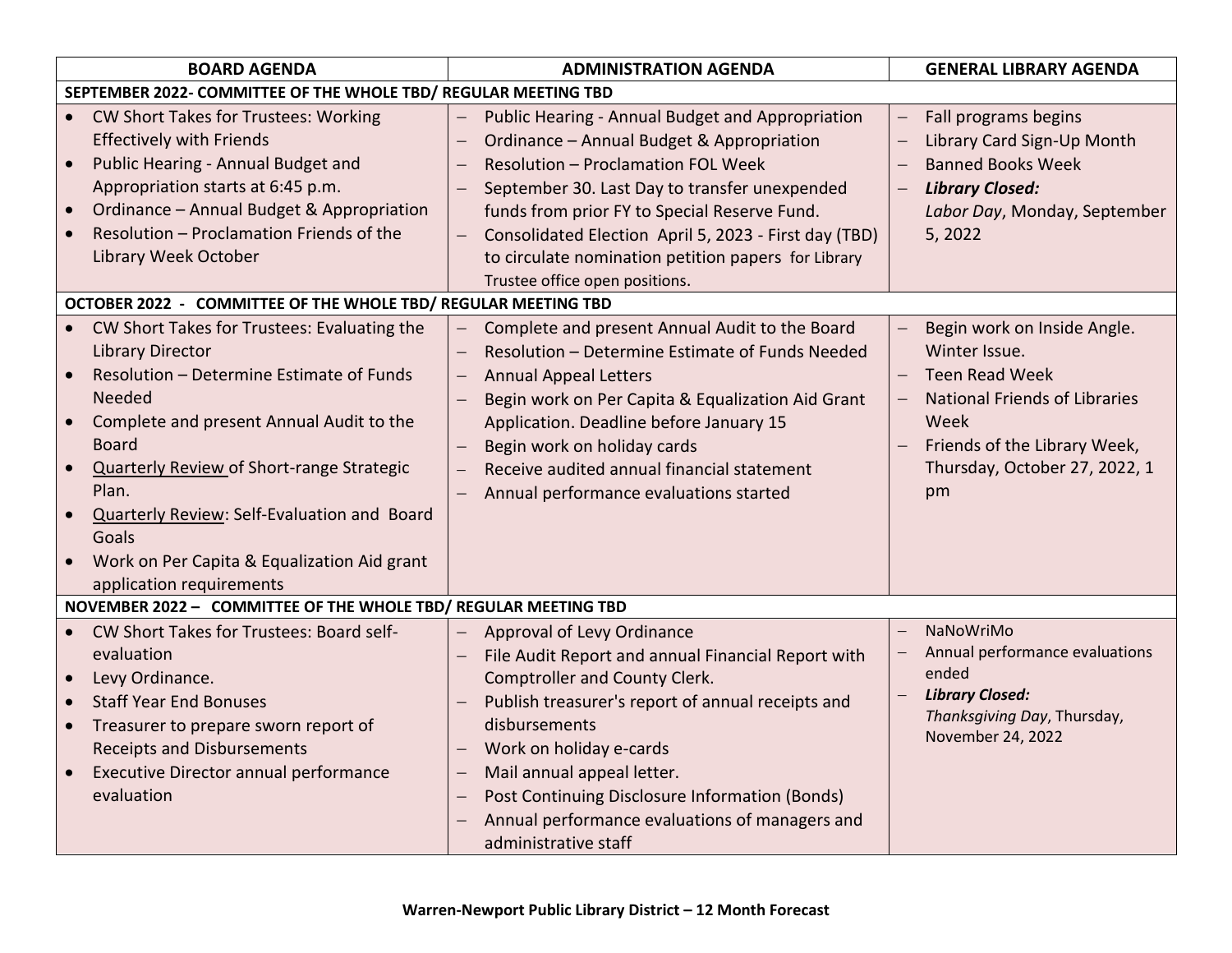| <b>BOARD AGENDA</b>                 |                                                                                                                                                                                                                                                                                                                                                                                         | <b>ADMINISTRATION AGENDA</b> |                                                                                                                                                                                                                                                                                                                                                                                                                                                        |  | <b>GENERAL LIBRARY AGENDA</b>                                                                                                                                              |  |  |
|-------------------------------------|-----------------------------------------------------------------------------------------------------------------------------------------------------------------------------------------------------------------------------------------------------------------------------------------------------------------------------------------------------------------------------------------|------------------------------|--------------------------------------------------------------------------------------------------------------------------------------------------------------------------------------------------------------------------------------------------------------------------------------------------------------------------------------------------------------------------------------------------------------------------------------------------------|--|----------------------------------------------------------------------------------------------------------------------------------------------------------------------------|--|--|
|                                     | DECEMBER 2022 - COMMITTEE OF THE WHOLE / REGULAR MEETING TBD                                                                                                                                                                                                                                                                                                                            |                              |                                                                                                                                                                                                                                                                                                                                                                                                                                                        |  |                                                                                                                                                                            |  |  |
| $\bullet$<br>$\bullet$<br>$\bullet$ | <b>CW Short Takes for Trustees: Succession</b><br>Planning and New Board Orientation<br>Treasurer's Report of Receipts and<br><b>Disbursements</b><br>Approval of Per Capita & Equalization Aid<br>Grant Application. Deadline January 15,<br>2023<br>Semi-annual review of closed session<br>minutes: second half year review<br>Executive Director's annual performance<br>evaluation | $\overline{\phantom{0}}$     | Treasurers' Report of Receipts and Disbursements to file with<br>County Clerk before December 31<br>Approval and filing of Illinois Per Capita & Equalization Aid<br>Grant Application. Deadline January 15, 2023.<br><b>Email Holiday Cards</b><br>Program pay increases for staff<br>Consolidated Election April 5, 2023: First day (TBD) and last day<br>(TBD) to file nomination petition papers for the Library Trustee<br>office open positions. |  | <b>Library Closed:</b><br>Christmas Eve, Saturday,<br>December 24, 2022.<br>Christmas Day, Sunday<br>December 25, 2022.<br>New Year's Eve, Saturday,<br>December 31, 2022. |  |  |
|                                     | JANUARY 2023 - COMMITTEE OF THE WHOLE / REGULAR MEETING TBD                                                                                                                                                                                                                                                                                                                             |                              |                                                                                                                                                                                                                                                                                                                                                                                                                                                        |  |                                                                                                                                                                            |  |  |
| $\bullet$                           | Ordinance-Abatement of Tax for Debt<br>Service<br><b>Quarterly Review: Board Self-Evaluation</b><br>and Goals<br><b>Quarterly Review of Short-range Strategic</b><br>Plan.<br>Fundraising update.                                                                                                                                                                                       | —                            | Pay increases effective January 1.<br>Ordinance - Bond Levy Abatement<br>Quarterly Review of Short-range Strategic Plan<br><b>Fundraising update</b><br>RAILS Memberships Standards Data Collection begins.<br>Deadline March 31, 2023<br>Set Budget process timeline<br>Consolidated Election April 5, 2023 - Certification of<br>candidates. Date TBD.                                                                                               |  | Winter programs begin<br>Begin work on Inside<br>Angle. Spring Issue<br><b>Library Closed:</b><br>New Year's Day, Sunday,<br>January 1, 2023.                              |  |  |
|                                     | FEBRUARY 2023 - COMMITTEE OF THE WHOLE / REGULAR MEETING TBD                                                                                                                                                                                                                                                                                                                            |                              |                                                                                                                                                                                                                                                                                                                                                                                                                                                        |  |                                                                                                                                                                            |  |  |
| $\bullet$                           | CW Initial overview of potential capital<br>projects for FY 23/24<br>President's Day Library Legislative Meet-<br>up.                                                                                                                                                                                                                                                                   |                              | President's Day Library Legislative Zoom Meet-up.<br>Capital projects evaluation criteria.                                                                                                                                                                                                                                                                                                                                                             |  |                                                                                                                                                                            |  |  |